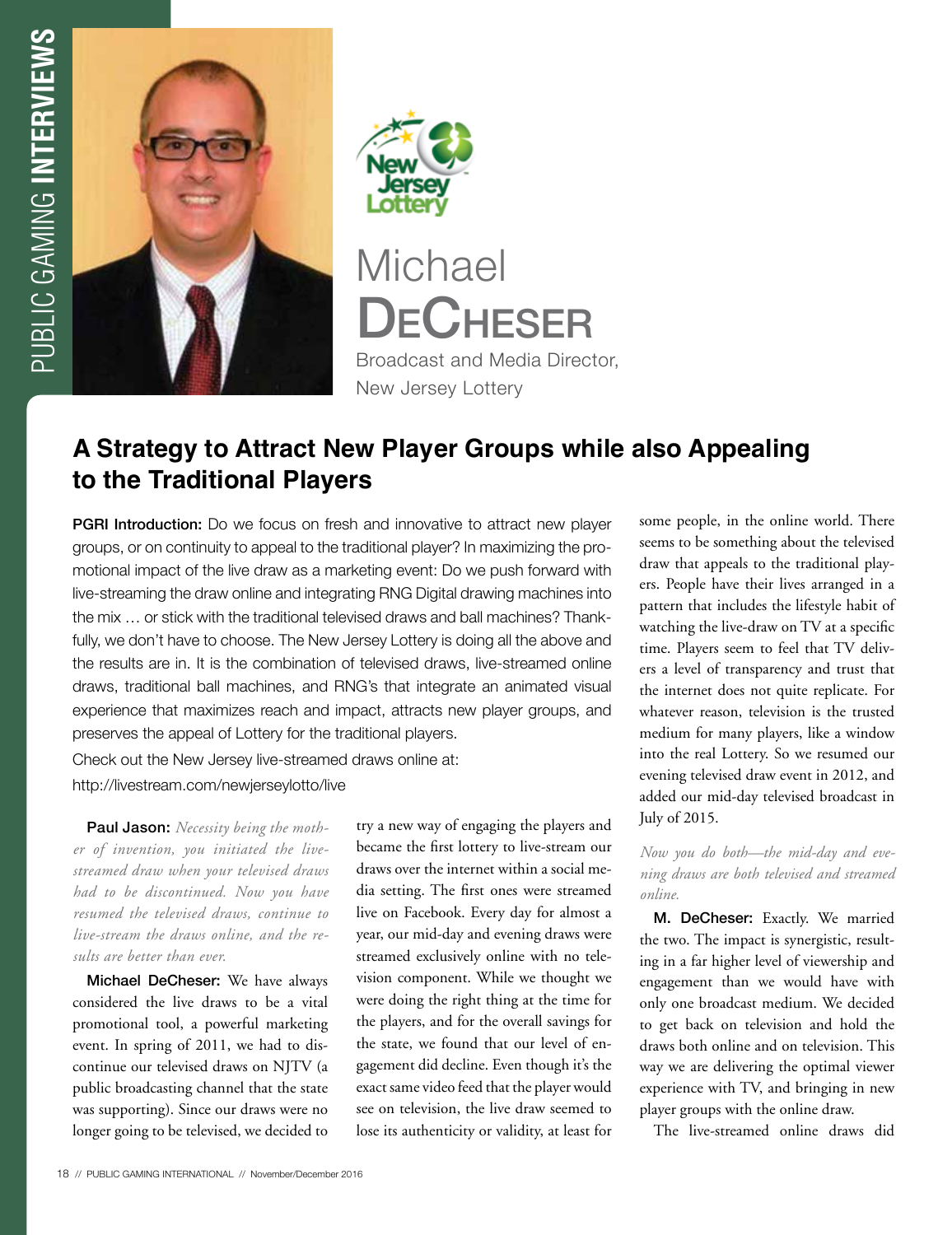bring in entirely new consumer groups. We promote the multi-media access and we see that some of the TV audience is also accessing the online draw and vice versa. After all, isn't that the way we all actually live? We are both online and off-line and want our media content to be made available through multiple channels. Our strategy going forward is to make it even more available across social media and Mobile to connect with our audience wherever and whenever and however they prefer.

*The televised draws would seem to serve the additional purpose of helping your traditional players migrate to multiple channels, creating a bridge for the Lottery and its players to integrate new channels, new ways to connect with your audience, without leaving your core players behind.* 

M. DeCheser: That is the way we look at it. We had hoped the television audience would easily migrate over to the livestreaming draws. We saved a lot of money by not paying for the TV broadcast. So we jumped in with both feet and built an inhouse production studio with the ambition to leapfrog into the 21st century and digitize our connection to the players. Now, even though we found that the televised draw is something we want to retain for the benefit of our traditional players, we are very glad for the investments we made because it is the combination of both that is by far the most powerful. As you point out, there is a synergy that creates a seamless easily-navigable player journey to move from TV to online at their own pace.

#### *Do you think that as digital natives mature, the medium of choice will move from TV to online over time?*

M. DeCheser: Absolutely. We see this happening already. But we do not have to predict the future. We just need to know what we need to do to meet the needs of our current players while also positioning ourselves to meet the expectations of the next generation of consumers. We will likely provide the televised draw as long as we see a demand for it. And we will build out our online connections because that

# CAN COMPUTERIZED RNG (RANDOM NUMBER GENERATOR) DRAWS BE TURNED INTO A MARKETING EVENT LIKE THE TRADITIONAL BALL MACHINES?

We have a draw game called Five Card Cash. It's the first RNG game the New Jersey Lottery is doing on a daily basis. We use an RNG to generate the results. But what's actually truly generated within the RNG machine is an animation file that assigns the different numbers that were drawn to the variables that match certain cards within a deck. That animation file shows a dealer throwing down cards, and the numbers that those card faces display are correlated with numbers that have been drawn on the RNG. Research has shown that RNGs aren't as trusted as traditional ball drawing machines where the viewer actually sees the balls bubbling around, coming up the tubes, and tumbling out with a number on them. That's really what people want to see.

The RNG procurement specifically asked for the RNG to also have a video output that supported full broadcast quality HD. We connected this output directly to our live broadcast switcher in our in house control room and incorporated this live RNG draw into our nightly suite of games. That's what creates the transparency that people trust. So, we have our Pick3, Pick4, our Jersey Cash5, our Pick six, and now we have our RNG generated Five Card Cash as part of our nightly streamed lineup. A great mix of traditional ball machine games and a new RNG game. I am not aware of any other state lottery that broadcasts or streams a mix of traditional draw games with RNG draw games. It was not cost-effective for us televise this RNG draw, but we think that is fine because it really appeals more to the modern consumer who is more likely to appreciate the live-stream online anyway. It has the feeling of a computergenerated animated poker game and that will appeal to a younger demographic.

Then we migrate the online broadcast audience into our evening suite of games. When we're done with our Pick6, we throw up a graphic for everyone on our television broadcast channel to direct the viewer to go to our online channel to see the results of our Five Card Cash draw. That is how we are trying to align our live-stream channel and our broadcast channel as just two different avenues that show you the same results. We're really trying to hold their hand and walk the players through a process of connecting with us online as well as off-line. We show them how easy it is in a way that helps them see that it is all the same event, that the live-streamed draw is really the same thing as the televised draw. It's bridging that gap between those that watch online and those that watch on television.

What's nice about the RNG system we have in place now from Smartplay is that it could always be added upon, scaled up. There could be two, three, four different games added to this RNG system. Now that we have tested the water with the Five Card Cash game, and see that our players have accepted it, become comfortable with it and trust it … we will explore options for expanding on it.

—Michael DeCheser